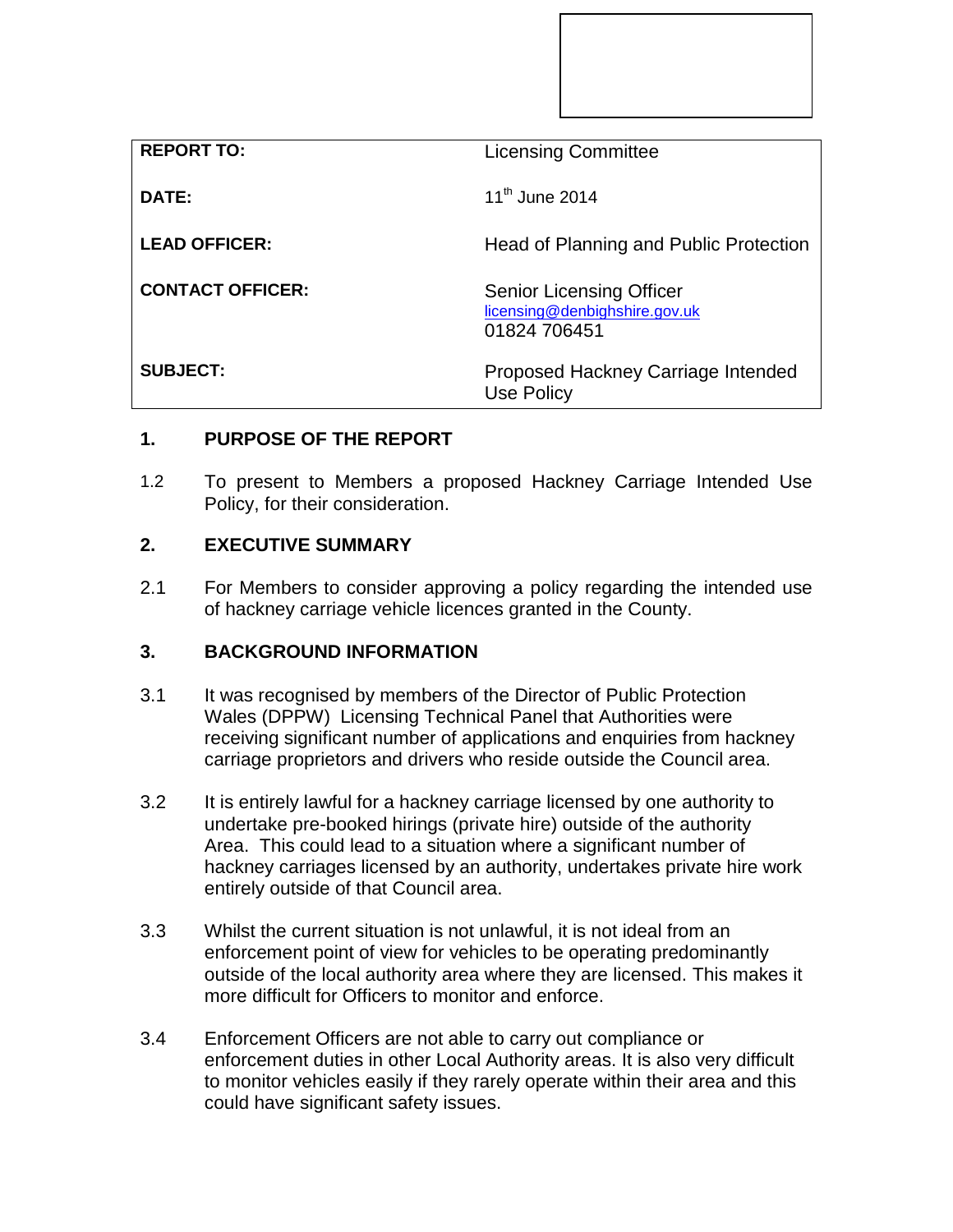- 3.5 The authority does not currently have regard to whether an applicant for a hackney carriage licence intends their vehicle, if licensed, to be used predominantly for the purpose of private hire bookings outside of the County. In addition the Council currently has no means of ascertaining if the proprietor of a hackney carriage vehicle intends to operate within the County or if the vehicle will be used predominantly for the purpose of private hire work outside of the County
- 3.6 The DPPW Licensing Technical Panel recognised the safety implications of vehicles who operated in the manner stated above and referred to the High Court judgment in the case of Newcastle City Council v Berwick upon Tweed Council [2008] when drafting up a policy. The following statements were made in this judgement –

a) "*It was the intention behind the licensing system that it should operate in such a way that the authority licensing hackney carriages is the authority for the area in which those vehicles are generally used*" b) *"A licensing authority, properly directing itself, is entitled and indeed obliged to have regard to whether in fact the applicant intends to use that hackney carriage predominantly, or entirely, remotely from the authority's area*"

*c) "It must be desirable for an authority issuing licences to hackney carriages to be able to restrict the issuing of those licence to proprietors and drivers which are intending to ply for hire in that authority's area" d) "While I cannot at the moment conceive of it being rational to grant a licence to those who intend to operate their hackney carriages remotely from [the local authority's area] I am not prepared to say that it is bound to be unlawful"*

*e) "There will be proprietors who wish to use their vehicles in a number of different authorities' areas and in that case no doubt there will be flexibility in the exercising of the discretion. Matters such as where the proprietor is based and where most of the business comes from will be material matters to consider"*.

3.7 The DPPW recommend that the policy is adopted by all Local Authorities in Wales. This is to ensure a consistent and transparent approach across Wales when determining the intended use of hackney carriage vehicles.

## 4. **CONSULTATION**

4.1 Contrary to usual practice, Officers sought approval from the Head of Planning and Public Protection, to deviate from our existing Policy Process, and consult with the licensed trade and interested parties before presenting it to Members of the Licensing Committee. The purpose of